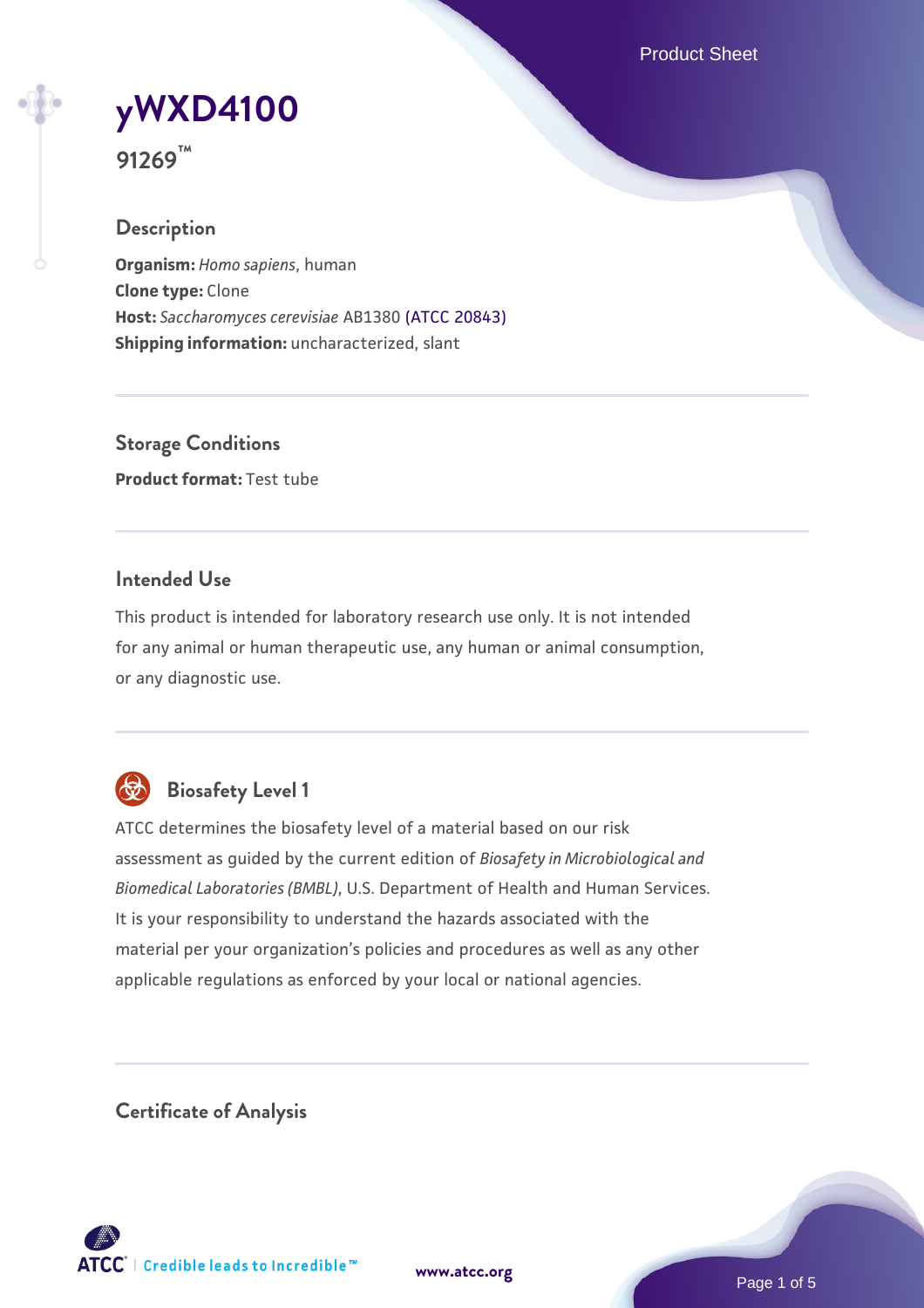# **[yWXD4100](https://www.atcc.org/products/91269)** Product Sheet **91269**

For batch-specific test results, refer to the applicable certificate of analysis that can be found at www.atcc.org.

# **Insert Information**

**Type of DNA:** genomic **Genome:** Homo sapiens **Chromosome:** X X pter-q27.3 **Gene name:** DNA Segment, single copy **Gene product:** DNA Segment, single copy [DXS2585] **Gene symbol:** DXS2585 **Contains complete coding sequence:** Unknown **Insert end:** EcoRI

# **Vector Information**

**Construct size (kb):** 680.0 **Intact vector size:** 11.454 **Vector name:** pYAC4 **Type of vector:** YAC **Host range:** *Saccharomyces cerevisiae*; *Escherichia coli* **Vector information:** other: telomere, 3548-4235 other: telomere, 6012-6699 Cross references: DNA Seq. Acc.: U01086 **Cloning sites:** EcoRI **Markers:** SUP4; HIS3; ampR; URA3; TRP1 **Replicon:** pMB1, 7186-7186; ARS1, 9632-10376

# **Growth Conditions**

**Medium:** 



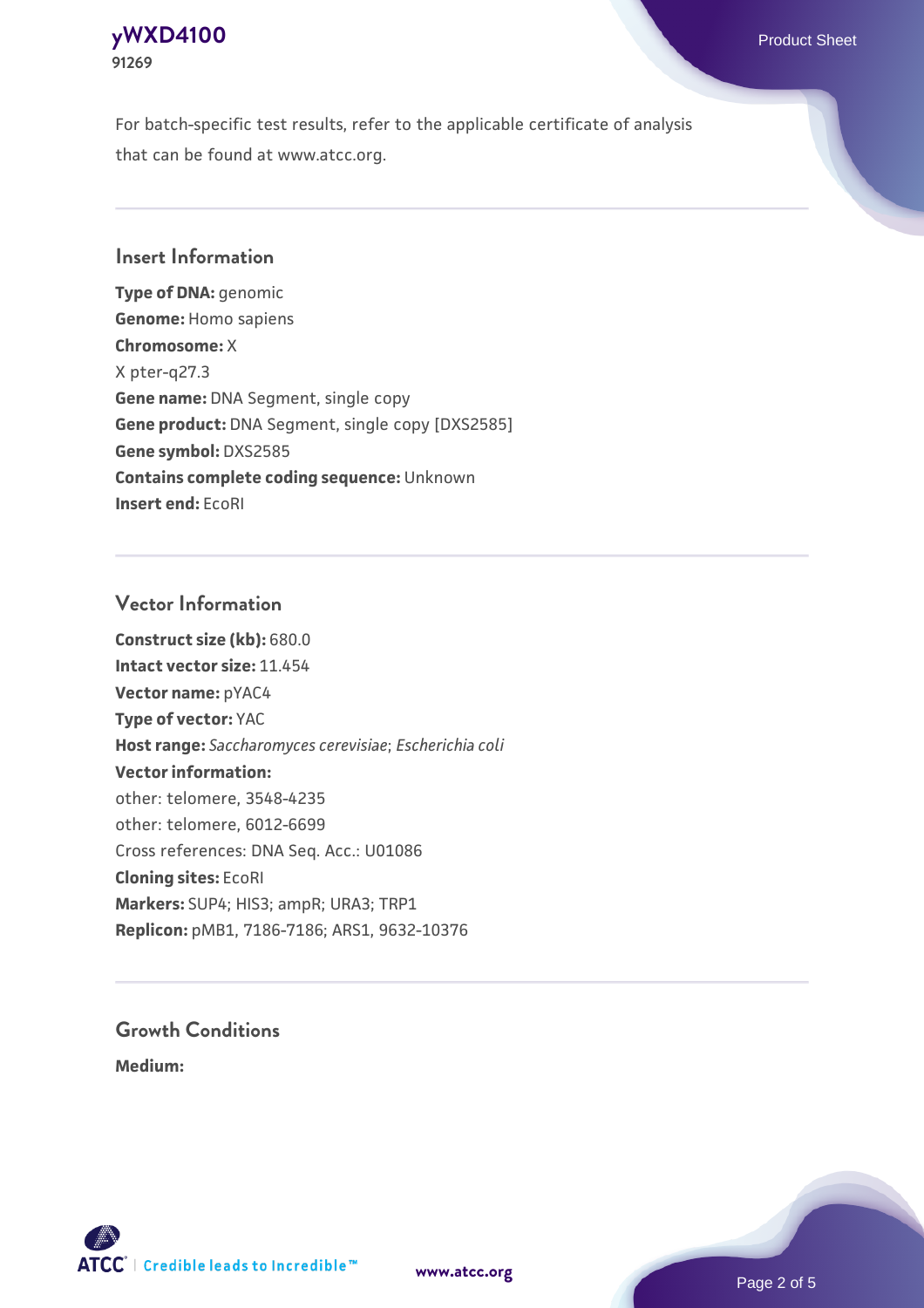#### **[yWXD4100](https://www.atcc.org/products/91269)** Product Sheet **91269**

[ATCC Medium 1245: YEPD](https://www.atcc.org/-/media/product-assets/documents/microbial-media-formulations/1/2/4/5/atcc-medium-1245.pdf?rev=705ca55d1b6f490a808a965d5c072196) **Temperature:** 30°C

#### **Notes**

More information may be available from ATCC (http://www.atcc.org or 703- 365-2620).

# **Material Citation**

If use of this material results in a scientific publication, please cite the material in the following manner: yWXD4100 (ATCC 91269)

# **References**

References and other information relating to this material are available at www.atcc.org.

# **Warranty**

The product is provided 'AS IS' and the viability of ATCC® products is warranted for 30 days from the date of shipment, provided that the customer has stored and handled the product according to the information included on the product information sheet, website, and Certificate of Analysis. For living cultures, ATCC lists the media formulation and reagents that have been found to be effective for the product. While other unspecified media and reagents may also produce satisfactory results, a change in the ATCC and/or depositor-recommended protocols may affect the recovery, growth, and/or function of the product. If an alternative medium formulation or reagent is used, the ATCC warranty for viability is no longer



**[www.atcc.org](http://www.atcc.org)**

Page 3 of 5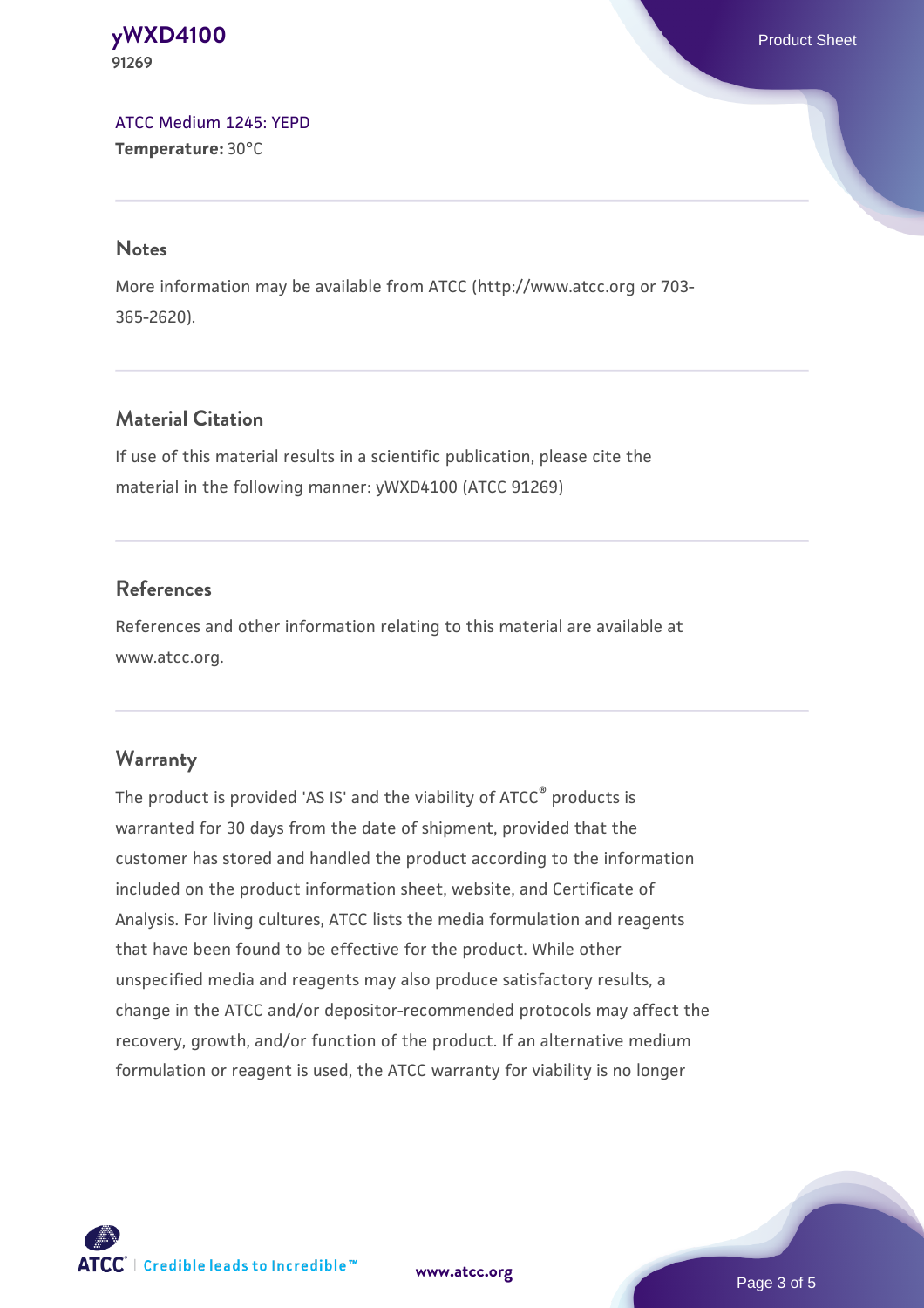**[yWXD4100](https://www.atcc.org/products/91269)** Product Sheet **91269**

valid. Except as expressly set forth herein, no other warranties of any kind are provided, express or implied, including, but not limited to, any implied warranties of merchantability, fitness for a particular purpose, manufacture according to cGMP standards, typicality, safety, accuracy, and/or noninfringement.

#### **Disclaimers**

This product is intended for laboratory research use only. It is not intended for any animal or human therapeutic use, any human or animal consumption, or any diagnostic use. Any proposed commercial use is prohibited without a license from ATCC.

While ATCC uses reasonable efforts to include accurate and up-to-date information on this product sheet, ATCC makes no warranties or representations as to its accuracy. Citations from scientific literature and patents are provided for informational purposes only. ATCC does not warrant that such information has been confirmed to be accurate or complete and the customer bears the sole responsibility of confirming the accuracy and completeness of any such information.

This product is sent on the condition that the customer is responsible for and assumes all risk and responsibility in connection with the receipt, handling, storage, disposal, and use of the ATCC product including without limitation taking all appropriate safety and handling precautions to minimize health or environmental risk. As a condition of receiving the material, the customer agrees that any activity undertaken with the ATCC product and any progeny or modifications will be conducted in compliance with all applicable laws, regulations, and guidelines. This product is provided 'AS IS' with no representations or warranties whatsoever except as expressly set forth herein and in no event shall ATCC, its parents, subsidiaries, directors, officers, agents, employees, assigns, successors, and affiliates be liable for indirect, special, incidental, or consequential damages of any kind in connection with or arising out of the customer's use of the product. While reasonable effort is made to ensure authenticity and reliability of materials on deposit, ATCC is not liable for damages arising from the misidentification or



**[www.atcc.org](http://www.atcc.org)**

Page 4 of 5